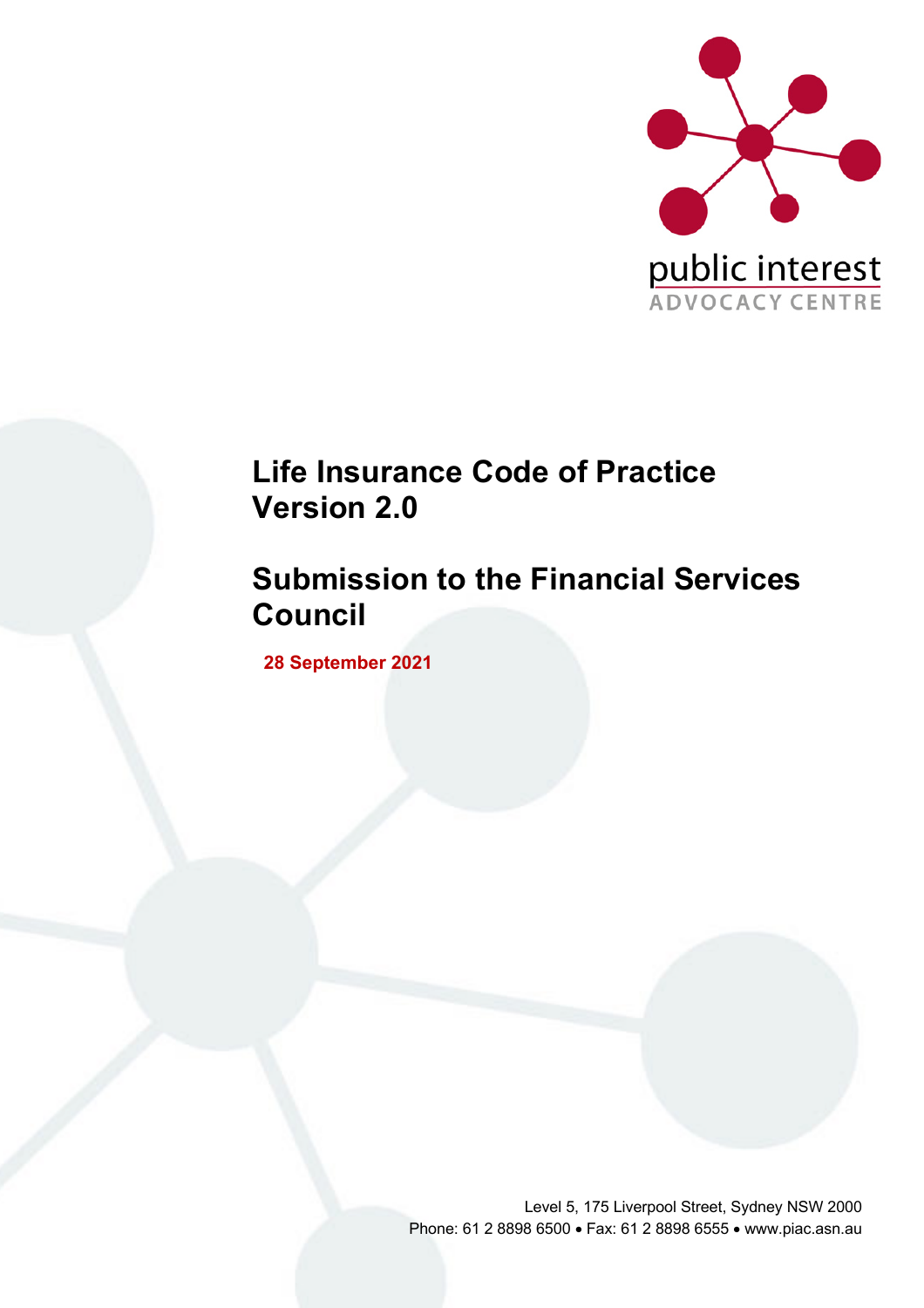#### **About the Public Interest Advocacy Centre**

The Public Interest Advocacy Centre (PIAC) is leading social justice law and policy centre. Established in 1982, we are an independent, non-profit organisation that works with people and communities who are marginalised and facing disadvantage.

PIAC builds a fairer, stronger society by helping to change laws, policies and practices that cause injustice and inequality. Our work combines:

- legal advice and representation, specialising in test cases and strategic casework;
- research, analysis and policy development; and
- advocacy for systems change and public interest outcomes.

Our priorities include:

- Reducing homelessness, through the Homeless Persons' Legal Service
- Access for people with disability to basic services like public transport, financial services, media and digital technologies
- Justice for First Nations people
- Access to sustainable and affordable energy and water (the Energy and Water Consumers' Advocacy Program)
- Fair use of police powers
- Rights of people in detention, including equal access to health care for asylum seekers (the Asylum Seeker Health Rights Project)
- Improving outcomes for people under the National Disability Insurance Scheme
- Truth-telling and government accountability
- Climate change and social justice.

#### **Contact**

Ellen Tilbury Public Interest Advocacy Centre Level 5, 175 Liverpool St Sydney NSW 2000

T: (+61 2) 8898 6553 E: etilbury@piac.asn.au

Website: www.piac.asn.au



Public Interest Advocacy Centre

**@PIACnews** 

The Public Interest Advocacy Centre office is located on the land of the Gadigal of the Eora Nation.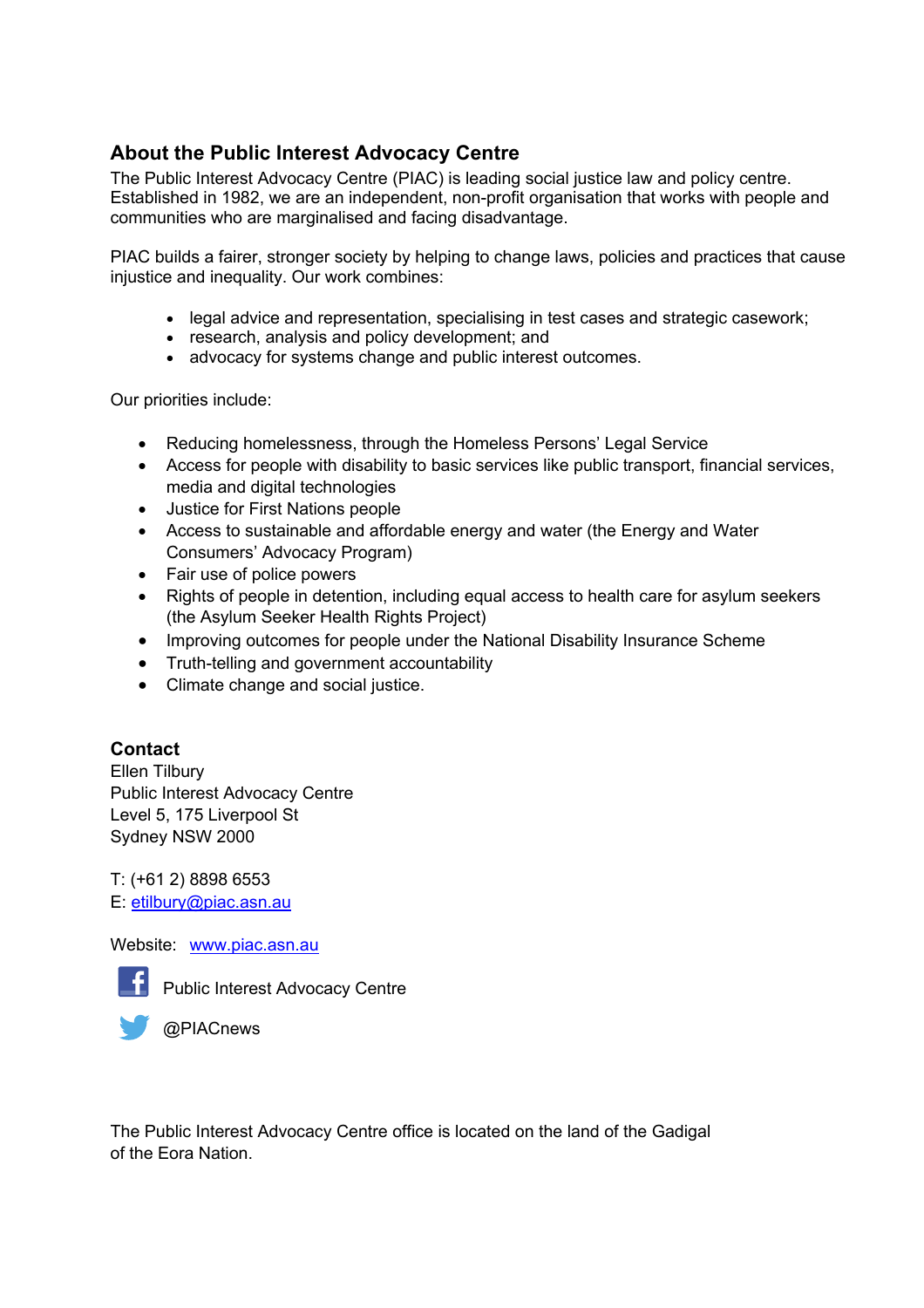## **Contents**

| 1. |                                                                 |  |
|----|-----------------------------------------------------------------|--|
|    |                                                                 |  |
|    |                                                                 |  |
| 2. |                                                                 |  |
|    |                                                                 |  |
| 3. |                                                                 |  |
|    | Clause 4.2 5                                                    |  |
|    |                                                                 |  |
|    |                                                                 |  |
|    |                                                                 |  |
| 4. | Medical definitions, examinations and pre-existing conditions 8 |  |
|    |                                                                 |  |
| 5. |                                                                 |  |
| 6. |                                                                 |  |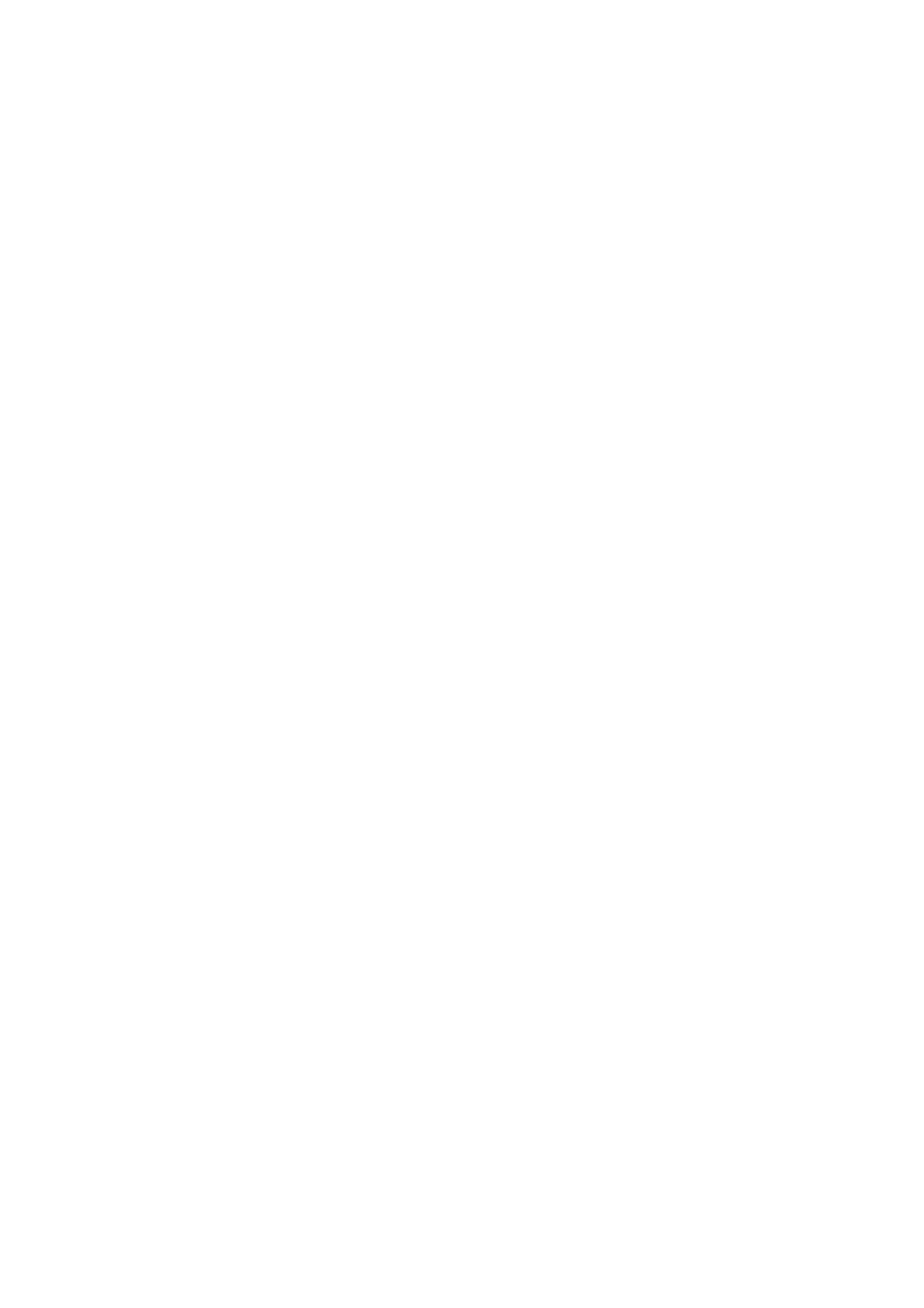## **Recommendations**

### *1. Policy design – blanket mental health exclusions*

*The Code should include a commitment not to design and sell products which incorporate a blanket mental health exclusion in the general terms of the policy.*

### *2. Mental health discrimination and buying a policy*

*The Code should include additional commitments to comply with anti-discrimination laws including:*

- *a. at a minimum, to make decisions on applications for insurance in compliance with the requirements of the Disability Discrimination Act 1992* (Cth) *and/or any relevant State or Territory anti-discrimination laws;*
- *b. to ensure decisions are evidence- based, involving relevant sources of actuarial and statistical data where this is available, and having regard to any other relevant factors including the individual circumstances of the applicant;*
- *c. to regularly review and update underwriting processes and the information relied upon to make decisions to ensure these are not relying on out-of-date or irrelevant sources of information;*
- *d. not to automatically decline an application where the application reveals a past or current mental health condition or symptoms of a mental health condition;*
- *e. to, wherever possible, provide cover to persons with a past or current mental health condition and manage risk through pricing, exclusions, limits and caps based on actuarial and statistical data and other relevant factors, rather than not provide cover at all;*
- *f. to allow applicants the opportunity to withdraw their application before declining to offer insurance or offering insurance on non-standard terms;*
- *g. to tell consumers, where insurance is offered on non-standard terms (for example, with a mental health exclusion or a higher premium than a standard premium):*
	- *how long it is intended that the exclusion/higher premium will apply to the policy*
	- *how and when the insured can ask for the exclusion to be removed or premium reduced, and the criteria they would need to satisfy;*
- *h. to develop, implement and maintain policies that reflect the above.*

### *3. Buying a policy – data transparency*

*Draft clause 4.29 should:*

- *a. commit specifically to explaining the grounds on which the decision was made having regard to the disclosures made during the application process and the risk according to actuarial and statistical data that was relied on to make the decision.*
- *b. commit to providing directly to an applicant or insured on request, the actuarial and statistical data relied on to make a decision to decline cover or offer cover on alternative terms.*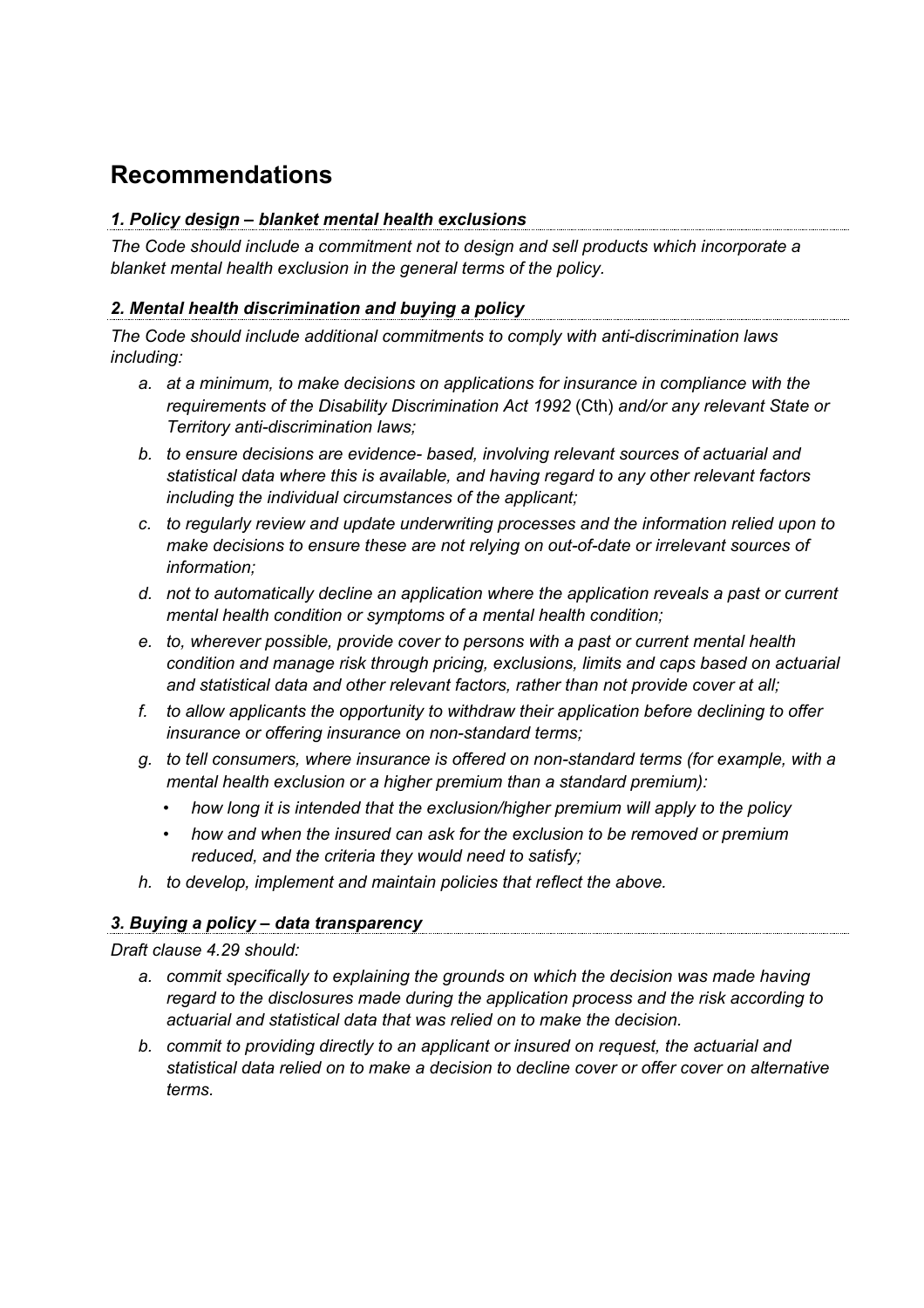### *4. Pre-existing conditions and claims*

*The Code should include commitments as recommended by the PJC to:* 

- *a. where a pre-existing condition is to be used by an insurer as the basis for denying a claim or avoiding a contract, a direct medical connection between the prognosis of a preexisting diagnosed condition and the claim must be established; and*
- *b. the statistical and actuarial evidence and any other material used to establish a preexisting condition, as well as a written summary of the evidence in simple and plain language, be provided by the life insurer to the consumer/policyholder on request.*

#### *5. Appendix B – supporting customers experiencing a mental health condition*

*Appendix B should form an enforceable part of the Code and include additional commitments outlined in this submission.*

## *6. Enforceability*

*Provisions of the Code which make commitments regarding decisions to offer or decline insurance, or to offer insurance on non-standard terms, should be made enforceable code provisions.*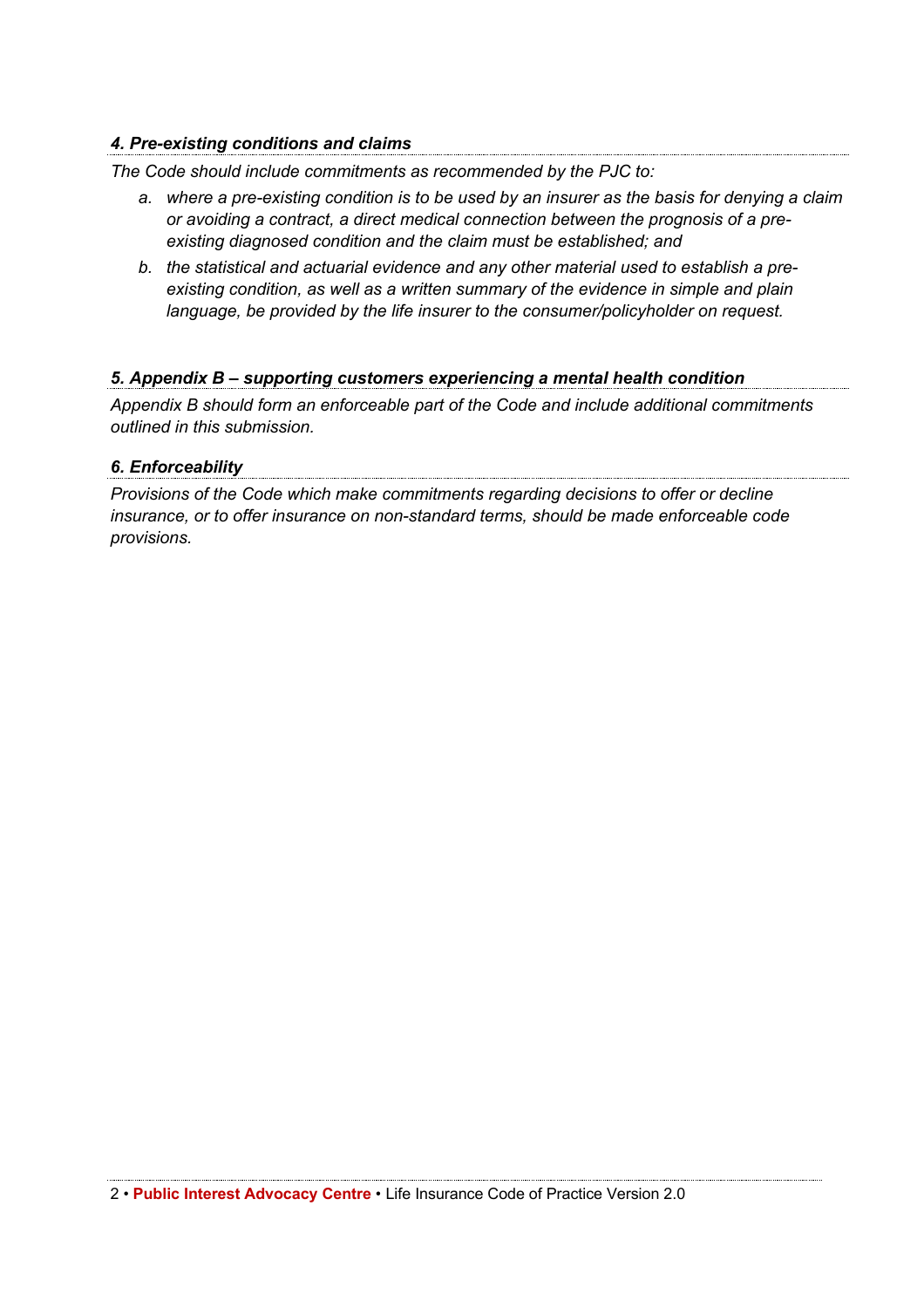## **1. Introduction**

PIAC welcomes the opportunity to comment on the FSC Life Insurance Code of Practice Consultation Draft Version 2.0 (**draft Code**). This submission focuses on issues relating to consumers who have experienced mental health conditions and reiterates the comments provided by PIAC directly to the FSC during consumer consultative group meetings over the past four years. This submission also builds on PIAC's comments in relation to the first iteration of the Life Insurance Code of Practice in 2016, and our comments on an earlier draft of the revised Life Insurance Code of Practice in 2019.<sup>1</sup>

#### **Overall comment on the draft Code**

PIAC acknowledges the efforts that have been made to redraft the Code in plain English, and to expand the extent to which the Code specifically addresses the experience of people with mental health conditions, particularly in relation to claims handling provisions. The inclusion of specific provisions addressing the manner in which insurers offer policies and assess claims for people with past or current mental health conditions are welcome.

However, the draft Code remains too general with respect to the obligations of insurers in relation to people with mental health symptoms or diagnosed conditions. It fails to refer to the *Disability Discrimination Act 1992* (Cth) (**DDA**). It does not provide guidance to insurers on the specific processes and practices they need to adopt to enhance compliance with the DDA. In PIAC's view, this is a significant oversight, and a missed opportunity to reduce systemic discrimination by life insurers in the area of mental health.

PIAC is particularly concerned that the previous key commitment to comply with disability discrimination law has been removed from the draft Code and has not been replaced with any equivalent.

Further, the draft Code fails to address all the recommendations made by the Parliamentary Joint Committee on Corporations and Financial Services Inquiry into the Life Insurance Industry (**PJC**), <sup>2</sup> and it is not clear why these recommendations have not been fully adopted.

PIAC's submission focuses on the mental health related provisions of the draft Code, but PIAC also endorses the joint consumer submission from Financial Rights Legal Centre, Consumer Action Law Centre and Redfern Legal Centre which addresses other aspects of the draft Code.

#### **Discrimination by insurers in relation to mental health**

Unfortunately, people living with mental health conditions, or who have experienced a mental health condition or symptoms of a mental health condition in the past, continue to find it more difficult than others to access many forms of insurance. Since Beyond Blue and Mental Health Australia published research in 2011 which revealed that people living with mental health

<sup>1</sup> Public Interest Advocacy Centre, *Feedback on the draft Life Insurance Code of Practice* (8 September 2016) available https://fsc.org.au/web-page-resources/life-insurance/1594-cop-resource-ps-public-interest-advocacy-centre; Public Interest Advocacy Centre, *Consultation Draft – Life Insurance Code of Practice: Submission to the Financial Services Council* (28 February 2019) available https://fsc.org.au/web-page-resources/fsc-life-insurance-draft-code-ofpractice-2-0-1/1663-public-interest-advocacy-centre-fsc-life-insurance-code-of-practice-2-0-submission <sup>2</sup> Parliamentary Joint Committee on Corporations and Financial Services, *Life Insurance Industry,* March 2018 https://www.aph.gov.au/Parliamentary\_Business/Committees/Joint/Corporations\_and\_Financial\_Services/LifeInsuranc e/Report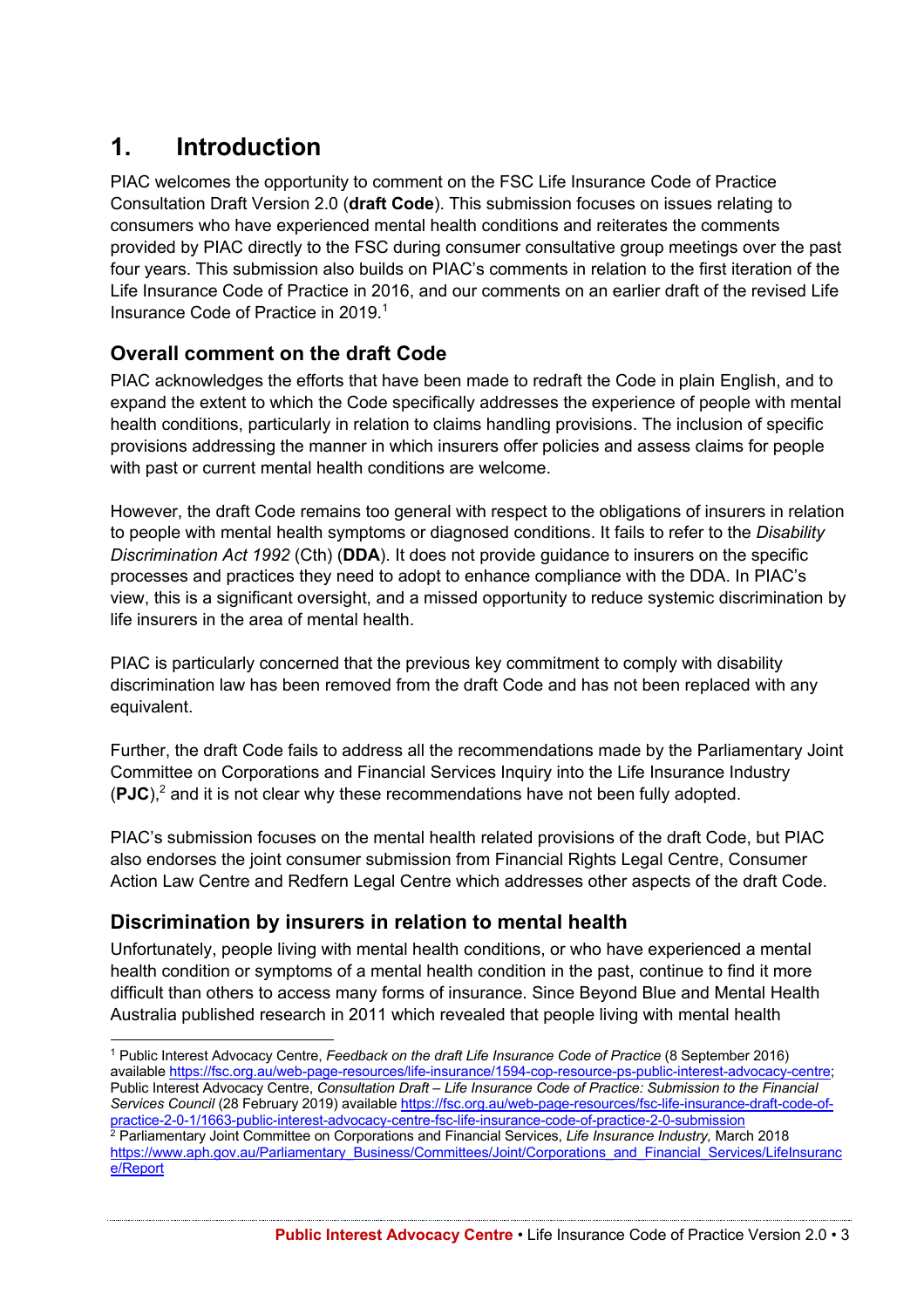conditions experience significant difficulty and discrimination when applying for insurance products and making claims against their policies,<sup>3</sup> PIAC has assisted and represented many clients whose experience bears out those observations. PIAC has documented systemic problems in the way insurers design, price and offer policies and assess claims for people with past or current mental health conditions in several past submissions, including to the Royal Commission into Misconduct in Banking and Financial Services (**Royal Commission**), and has continued to raise these concerns directly with the FSC over many years.

The Productivity Commission, in its recent landmark report into mental health in Australia, has recognised the important role insurance plays in supporting people with mental health conditions and in experiences of stigma and discrimination. Stigma and discrimination continues to prevent people from accessing the support and treatment they need, and the Commission recommended further changes to the insurance sector to 'better support people to live fulfilling lives'.<sup>4</sup>

PIAC remains particularly concerned about the routine denial of cover or use of extremely broad mental health exclusions in income protection and TPD insurance. This occurs for individuals who disclose a history of a diagnosed mental health condition, as well as individuals who disclose symptoms of a mental health condition but have never been diagnosed. PIAC continues to hear from clients who have had these experiences, and considers the practice of insurers applying overly broad mental health exclusion clauses to be ongoing. We are concerned these practices are not only in breach of anti-discrimination law, but take an approach that penalises and discourages people from seeking preventative, early medical assistance to proactively manage their mental health. The significance of this penalty is only increasing as more people find themselves needing mental health support as a consequence of the global COVID-19 pandemic.

As the FSC and its members are well aware, insurers are required to comply with the DDA and equivalent State and Territory anti-discrimination legislation which makes discrimination on the basis of disability, including mental illness, unlawful. Insurers are permitted to discriminate by that legislation in limited circumstances, where the discrimination is:<sup>5</sup>

- a. based upon actuarial or statistical data on which it is reasonable for the insurer to rely; and
- b. reasonable having regard to the matter of the data and other relevant factors; or
- c. in a case where no such actuarial or statistical data is available and cannot reasonably be obtained—the discrimination is reasonable having regard to any other relevant factors.

The Australian Human Rights Commission (**AHRC**) 'Guidelines for Providers of Insurance and Superannuation under the Disability Discrimination Act 1992 (Cth)' and the case law which has considered these provisions make it clear that the DDA requires insurers: $6$ 

• to actively consider the evidence available to them to determine whether discrimination is reasonable;

<sup>3</sup> Mental Health Council of Australia and beyondblue, *Mental Health Discrimination and Insurance: A Survey of Consumer Experiences 2011*, 4.

<sup>4</sup> Productivity Commission, *Inquiry Report: Mental Health*, (Report No 95, 30 June 2020) Vol 2, 371-372, available https://www.pc.gov.au/inquiries/completed/mental-health/report/mental-health-volume2.pdf <sup>5</sup> *Disability Discrimination Act 1992* (Cth) s 46

<sup>6</sup> See *QBE Travel Insurance v Bassanelli* [2004] FCA 396 and *Ingram v QBE Insurance (Australia) Ltd* (Human Rights) [2015] VCAT 193

<sup>4</sup> • **Public Interest Advocacy Centre** • Life Insurance Code of Practice Version 2.0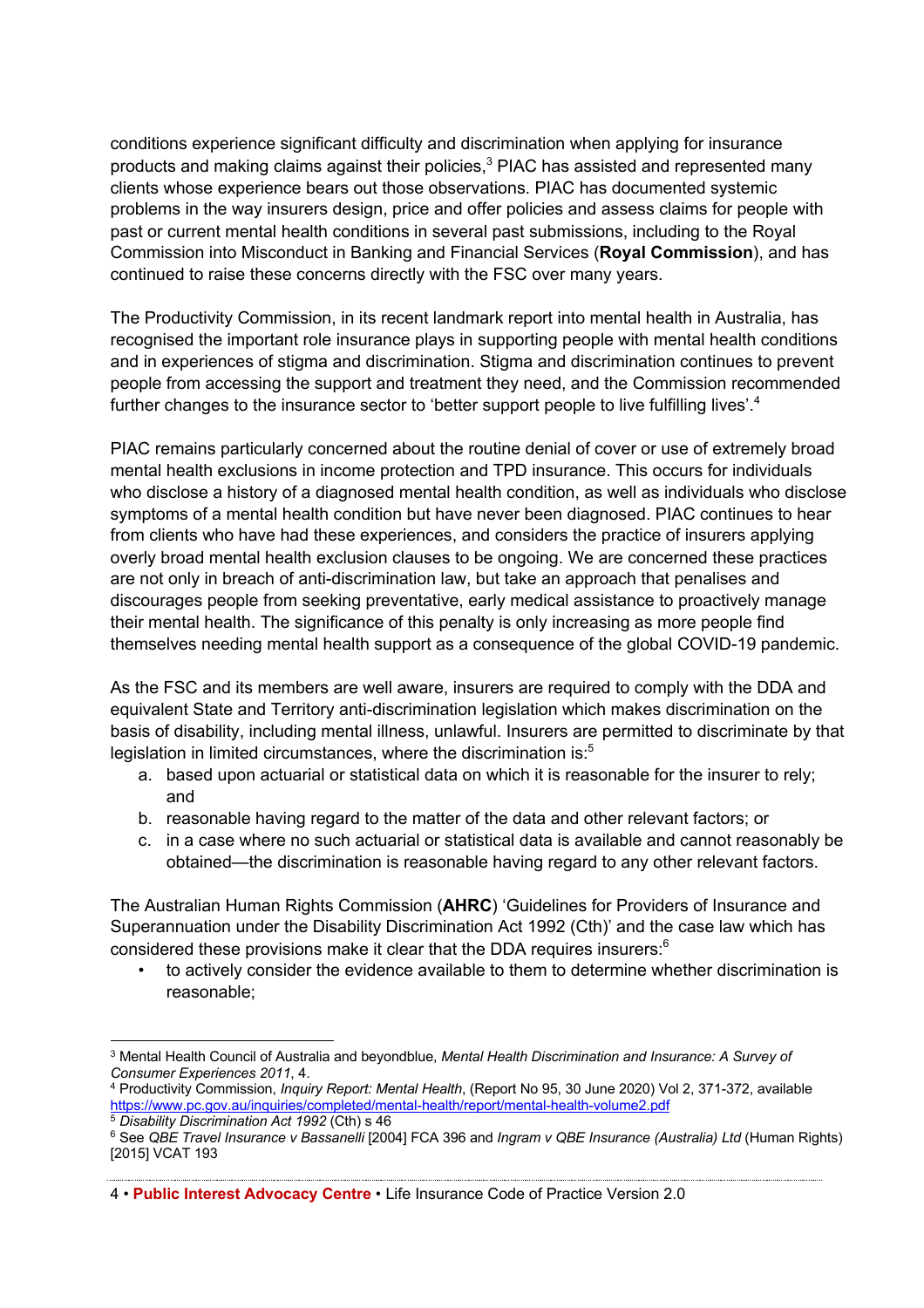- to not apply broad formulaic approaches to determining whether discrimination is reasonable – individual circumstances must be considered;
- to be able to identify the data they rely on to support their assessment of risk and, when relying on data, the data must be in existence at the time, be up to date and relevant to the circumstances of the individual.

PIAC remains concerned that current practices of FSC members, particularly in relation to underwriting, do not adequately meet these requirements, and that the Code could be improved to ensure that they do.

## **2. Policy design**

#### **Blanket mental health exclusions**

Insurance products that apply blanket mental health exclusion clauses are very likely to be in breach of anti-discrimination laws and should not be sold. Accordingly a provision should be added to the draft Code explicitly stating that life insurance policies should not be designed to include blanket mental health insurance clauses as standard terms.

## **3. Buying a life insurance policy**

### **Clause 4.2**

Draft clause 4.2 states: 'We will ensure that you are not required to have specialist knowledge to answer our questions, but we do expect you to have a good understanding of your health, lifestyle and financial situation.'

PIAC submits the words 'but we do expect you to have a good understanding of your health, lifestyle and financial situation' should be removed. It is not clear what this statement means or how it interacts with the duty not to make a misrepresentation. The purpose of the Code is to set out the obligations and requirements of insurers, not consumers, and these words are unnecessary, vague and confusing. The words also do not accurately reflect the wording of ss 20(b) and 21 of the *Insurance Contracts Act 1984* (Cth) in relation to the insurers duty to take reasonable care not to make a misrepresentation, and the duty of disclosure.

### **Mental health, family medical history and genetics**

The current Life Insurance Code of Practice contains the following provision:

5.17 Our decisions on applications for insurance will comply with the requirements of antidiscrimination law. Our decisions will be evidence- based, involving relevant sources of information where this is available, and having regard to any other relevant factors where no data is available and cannot reasonably be obtained. We will regularly review our underwriting decision-making processes to ensure we are not relying on out-of-date or irrelevant sources of information.

This commitment reflects the requirements of anti-discrimination law outlined above, insofar as it refers to basing decisions on relevant sources of information and having regard to other relevant factors, as well as committing to regularly review processes and information. The inclusion of this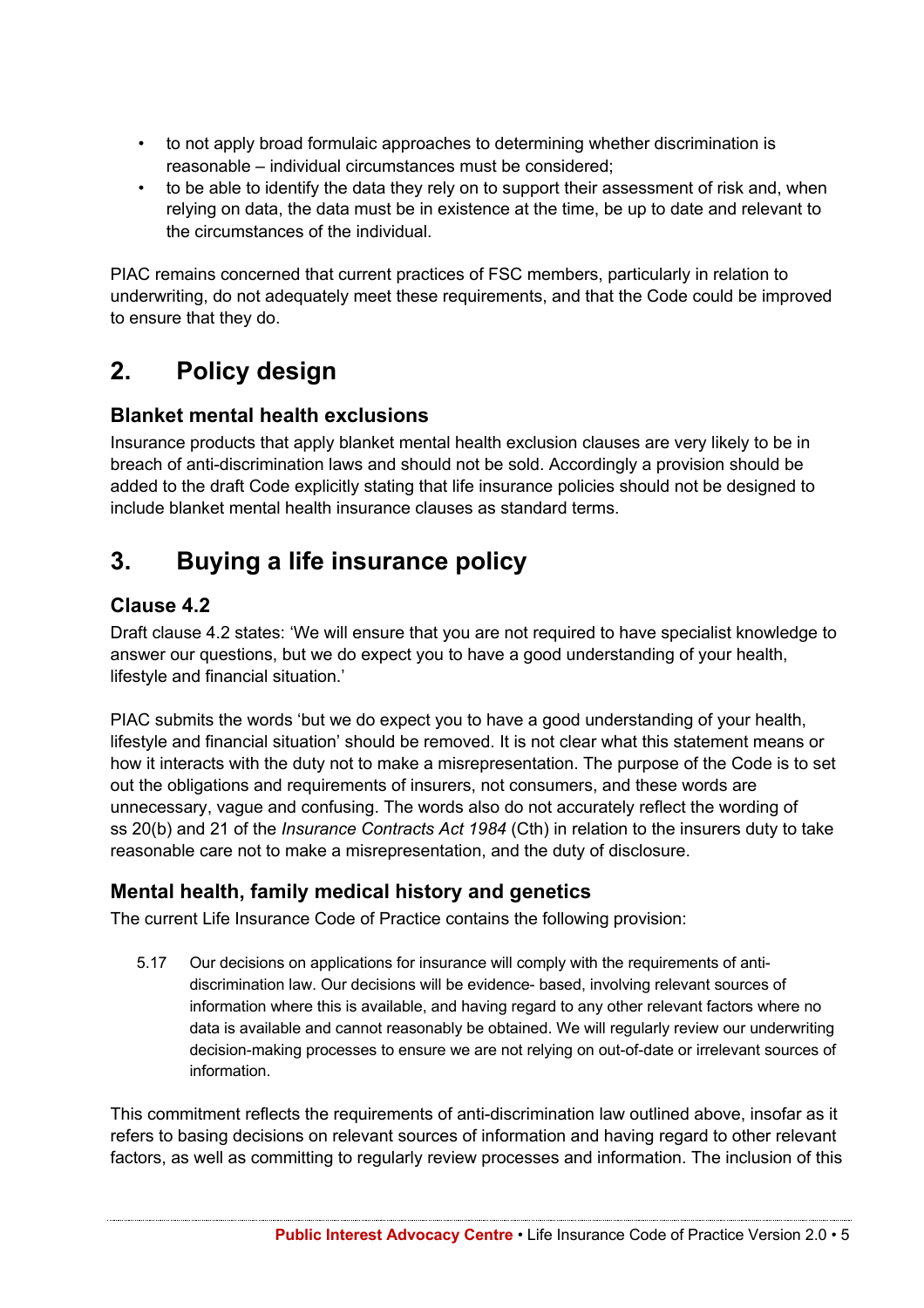commitment reminds insurers, and indicates to consumers, that insurers have specific obligations under anti-discrimination laws with which they should actively comply. PIAC understands the FSC is concerned about repeating obligations insurers have already under the law, however, including this commitment in the Code:

- a. assists consumers to understand that insurers are required to comply with antidiscrimination laws;
- b. reminds insurers what those laws require of them in terms of their decision-making and internal processes, in circumstances where insurers have demonstrated poor compliance in the past; <sup>7</sup> and
- c. provides an additional mechanism for accountability where compliance with the Code is monitored and Code breaches can be reported.

Current clause 5.17 provides an explanation of how insurers commit to meeting those obligations under the law, and this is now absent from the draft Code. PIAC strongly opposes the omission of this clause.

Rather than removing this provision, PIAC submits it should be expanded upon to provide a framework for insurer compliance with the law, which includes commitments to explain to consumers the actuarial and statistical basis of their decisions and to develop policies for compliance with discrimination law. PIAC also considers insurers should commit to, wherever possible, provide cover to people with a past or current mental health condition and manage risk through other mechanisms rather than not provide cover at all.

PIAC recommends the following commitments be included in the Code:

- a. at a minimum, to make decisions on applications for insurance in in compliance with the requirements of the DDA and/or any relevant State or Territory anti-discrimination laws;
- b. to ensure decisions are evidence- based, involving relevant sources of actuarial and statistical data where this is available, and having regard to any other relevant factors including the individual circumstances of the applicant;
- c. to regularly review and update underwriting processes and the information relied upon to make decisions to ensure these are not relying on out-of-date or irrelevant sources of information;
- d. to, wherever possible, provide cover to persons with a past or current mental health condition and manage risk through pricing, exclusions, limits and caps based on actuarial and statistical data and other relevant factors, rather than not provide cover at all.

#### **Clause 4.18**

PIAC acknowledges that the draft Code includes a new paragraph 4.18 specifically referring to applications for insurance which disclose a mental health condition as follows:

<sup>&</sup>lt;sup>7</sup> See documented compliance problems in travel insurance in Victorian Equal Opportunity & Human Rights Commission, *Fair Minded Cover: Mental health discrimination in the travel industry*, 2019, https://www.humanrights.vic.gov.au/legal-and-policy/research-reviews-and-investigations/mental-health-discriminationin-the-travel-industry/report/

<sup>6</sup> • **Public Interest Advocacy Centre** • Life Insurance Code of Practice Version 2.0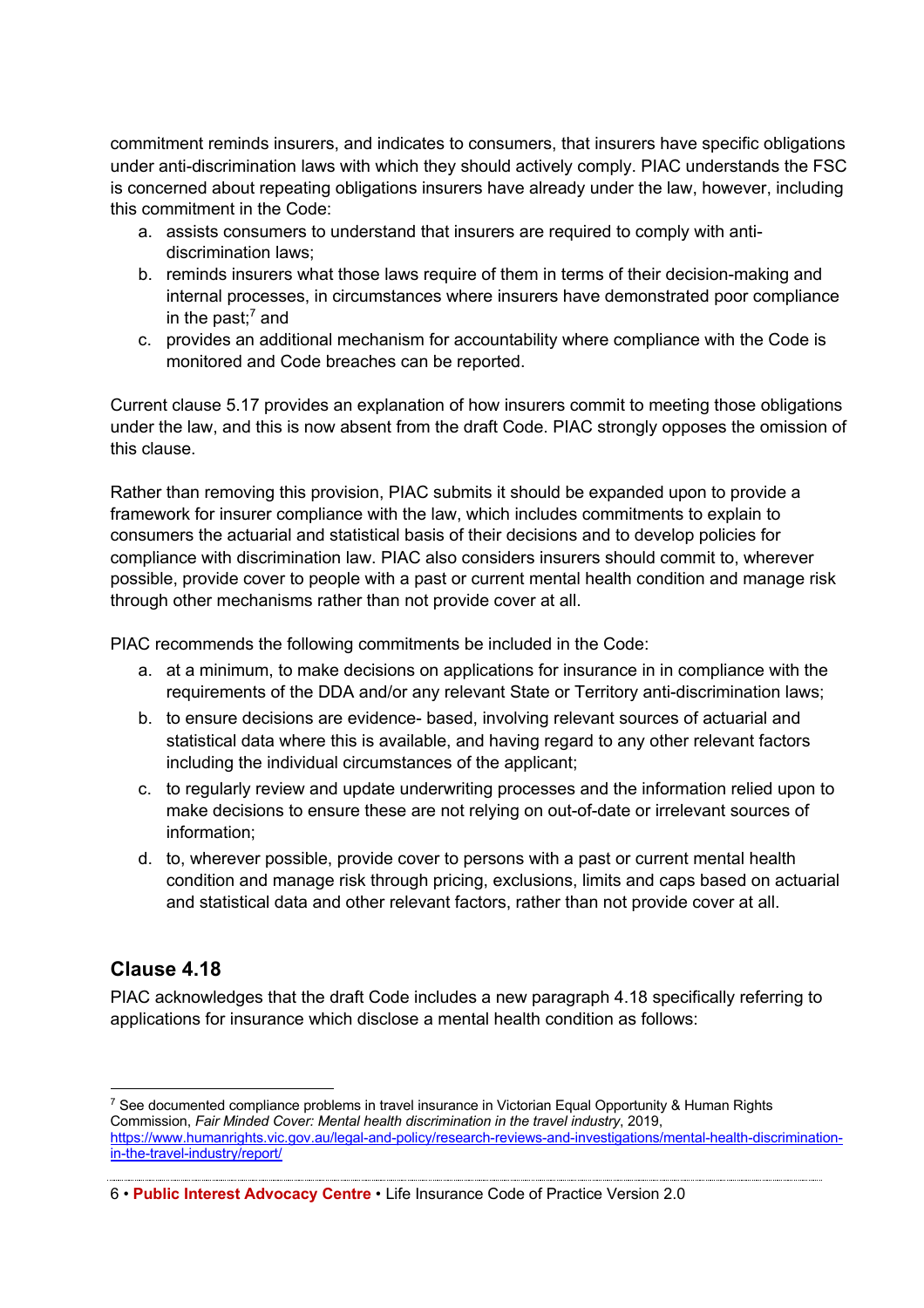- 4.18 If you tell us about a diagnosed mental health condition or symptoms of a mental health condition you have or have had, we will:
	- a) allow you the opportunity to provide information about the history, severity or type of condition before making our decision about whether to insure you and, if so, the terms we offer you, and
	- b) take into account your circumstances such as the history, severity or type of condition, when deciding whether we can offer you cover. If we do not offer you cover, or we offer you alternative terms, we will explain to you why in line with clause 4.26.

The commitment to take into account a person's circumstances when deciding applications for insurance is welcome and partially responds to the recommendations of the PJC, however, it does not articulate how insurers will ensure they comply with the DDA, nor does it sufficiently address the concerns identified by the PJC.

Draft paragraph 4.18 does not explicitly commit, as recommended by the PJC, not to automatically decline an application – although this may be implied, explicitly stating this would make this clear to consumers. It also does not commit to giving an applicant an opportunity to withdraw an application or, where an insurer offers insurance on non-standard terms, specify:

- how long it is intended that the exclusion/higher premium will apply to the policy;
- the criteria the insured would be required to satisfy to have the exclusion removed or premium reduced; and
- $\bullet$  the process for removing or amending of the exclusion/premium.<sup>8</sup>

Draft clause 4.26 states that if an insurer offers 'alternative terms,' they 'will explain in plain language the alternative terms.' This does not commit to providing the information recommended by the PJC above. There is also no commitment in the Code to maintain policies that reflect the above practices, as recommended by the PJC.

In addition to reinstating the commitments previously made in the current clause 5.17 as recommended above, PIAC submits that the Code should include the following commitments:

- a. not to automatically decline an application where the application reveals a past or current mental health condition or symptoms of a mental health condition;
- b. to allow applicants the opportunity to withdraw their application before declining to offer insurance or offering insurance on non-standard terms;
- c. to tell consumers, where insurance is offered on non-standard terms (for example, with a mental health exclusion or a higher premium than a standard premium):
	- $\circ$  how long it is intended that the exclusion/higher premium will apply to the policy; and
	- $\circ$  how and when the insured can ask for the exclusion to be removed or premium reduced, and the criteria they would need to satisfy.

### **Clause 4.26 and 4.29 – transparency regarding data**

Data is at the centre of the insurance exceptions under the DDA. However, it is extremely difficult for consumers or observers to know whether insurers have relevant data and, if they do, whether it justifies their discriminatory decisions. Consumers cannot easily access the data relied upon by

<sup>8</sup> See PJC Recommendation 10.7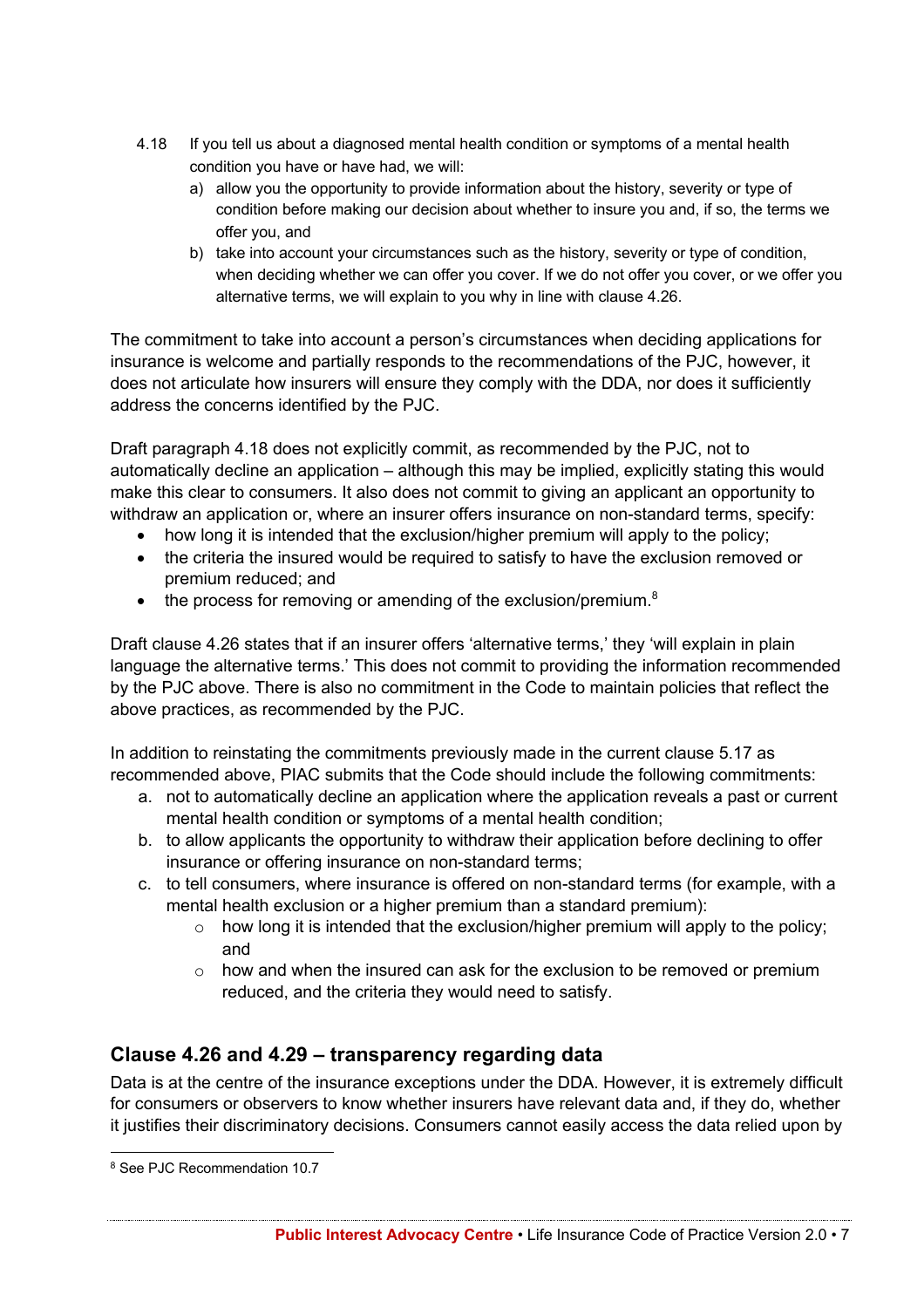insurers in decisions that affect them because insurers rarely, in PIAC's experience, provide such data outside court processes.

Insurers should be more transparent about the data they use to make discriminatory decisions, ideally by providing that data to the extent possible in plain language to people, and making the data itself available on request.

Draft clause 4.29, in committing to provide an applicant with reasons for a decision to decline cover or offer 'alternative' terms, should commit specifically to explaining the grounds on which the decision was made having regard to the disclosures made during the application process and the risk according to actuarial and statistical data that was relied on to make the decision. The Code should also commit to providing directly to an applicant or insured on request, the actuarial and statistical data relied on to make a decision to decline cover or offer cover on alternative terms.

### **4. Medical definitions, examinations and pre-existing conditions**

PIAC endorses the joint consumer submission from Financial Rights Legal Centre, Consumer Action Law Centre and Redfern Legal Centre regarding medical definitions and medical examinations.

#### **Paragraphs 5.14 and 5.49**

PIAC is particularly concerned that Recommendation 10.6 of the PJC has not been implemented, which suggested the following:

- where a pre-existing condition is to be used by an insurer as the basis for denying a claim or avoiding a contract, a direct medical connection between the prognosis of a preexisting diagnosed condition and the claim must be established; and
- the statistical and actuarial evidence and any other material used to establish a preexisting condition, as well as a written summary of the evidence in simple and plain language, be provided by the life insurer to the consumer/policyholder on request.

Draft paragraph 5.14 commits to only verifying 'information you gave us when you applied for cover about conditions that are not related to your claim if we have reasonable grounds', and draft paragraph 5.49 commits to giving reasons and a summary of information about the insured that the insurer has relied on to deny a claim. Draft paragraph 4.7 also commits to providing reasons for avoiding a policy, and access to information relied upon.

However, none of these provisions require that insurers make a link between the claim and the pre-existing diagnosed condition, nor do they commit to providing the statistical and actuarial evidence (or an explanation thereof) the insurer has used to decide what effect the pre-existing condition would have on the cover. Those commitments should be included in the Code as recommended by the PJC.

8 • **Public Interest Advocacy Centre** • Life Insurance Code of Practice Version 2.0